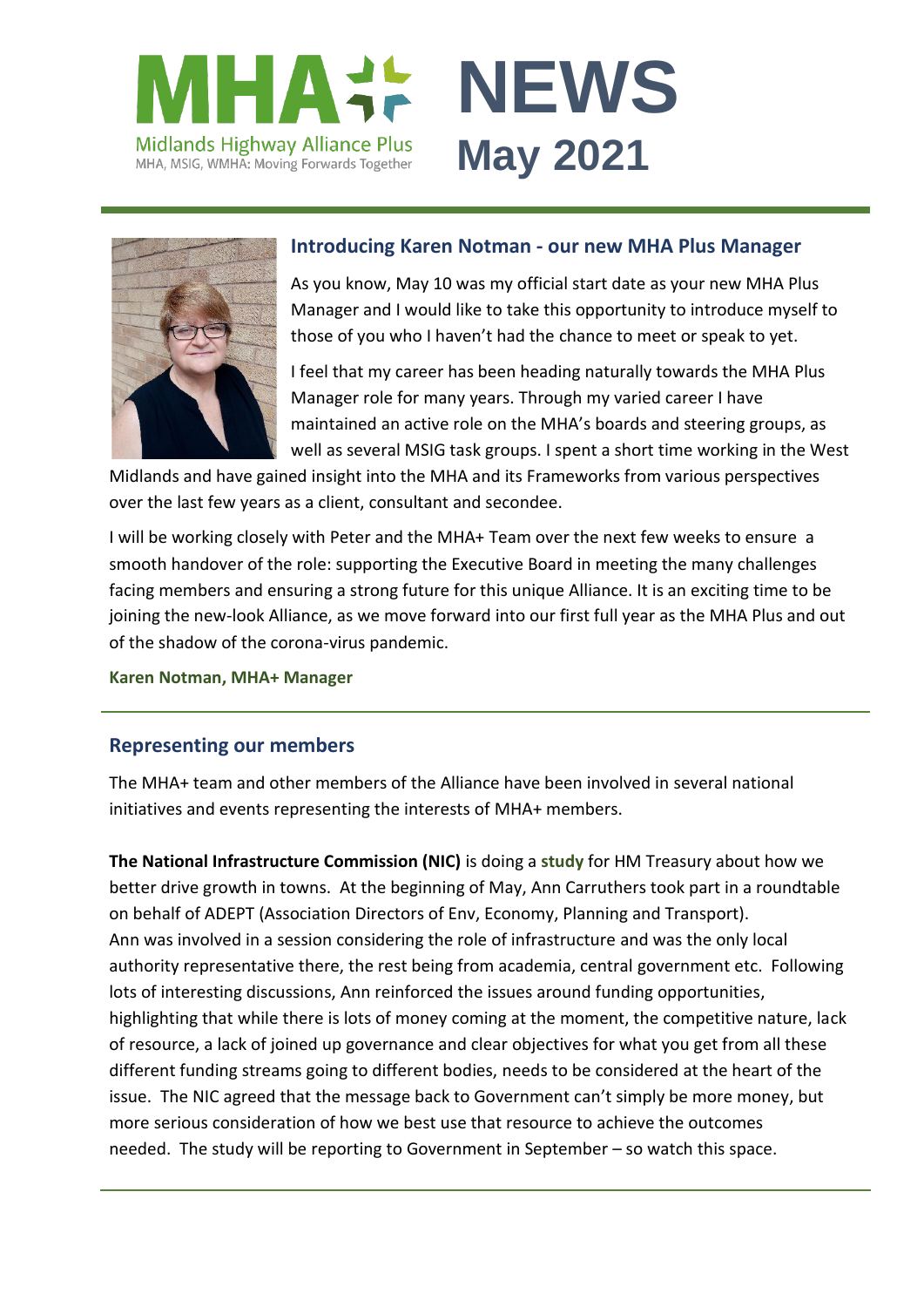Peter Barclay, MHA+ Manager and David Walters, Regulation and Governance Manager, Staffordshire County Council were invited to speak at the Road Network Conference 2021 held on 26 May**.** The theme this year was 'Delivering Improvements for the Future'.

Peter and Ian presented a case study on utilising alliances to ensure road network best practice. This included the use of partnerships to procure collaborative frameworks and the development of the Learning Management System to support members using the frameworks.

The MHA+ has also been invited to take part in the **ICE Chairman's round table event on Net Zero Carbon** being held virtually on 3 June. Donna Worship, Team Manager – Carbon Reduction at Leicestershire County Council will be attending on behalf of the MHA+ visit: **<https://www.ice.org.uk/events/shaping-zero-president-address-eastmids-webinar>**

# **… and the Considerate Constructors Scheme National Winner is…**



… the A46 Project Team in the £7.5m to £10m category for the A46 Upgrade and Anstey Lane Widening.

The A46 Project Team is a prime example of the one team approach which was embraced by everyone involved from Leicestershire County Council, Galliford Try and Leicester City right through the supply chain.

As well as maintaining excellent standards in all areas of the Code of Considerate Practice, the site also achieved three approved CCS innovations whilst carrying out road improvements to the A46 and A5630.

This award demonstrates the commitment of the project team to raising standards and is an excellent example of best practice. Our warmest congratulations to all involved.

Find out more about the CCS 2021 awards **[here](https://www.ccscheme.org.uk/2021-national-site-award-winners-announced/)** or for more information on this project contact **[Gino Salvatore,](mailto:gino.salvatore@gallifordtry.co.uk)** Liaison Manager Galliford Try Infrastructure directly.

### **Collaborative approach continues to be recognised**

The teamwork between Leicestershire County Council and Morgan Sindall Infrastructure on an improvement scheme on the M1 J23 and the A512 at Loughborough has earned them one of only four **[CIHT collaboration award](https://www.ciht.org.uk/events-listing/featured-events/ciht-awards/2021-shortlist/ciht-collaboration-award-2021/)  [nominations](https://www.ciht.org.uk/events-listing/featured-events/ciht-awards/2021-shortlist/ciht-collaboration-award-2021/)** nationally.

Even though the winners won't be announced until 29 June 2021 congratulations on your nomination (we'll be keeping our fingers crossed for you).

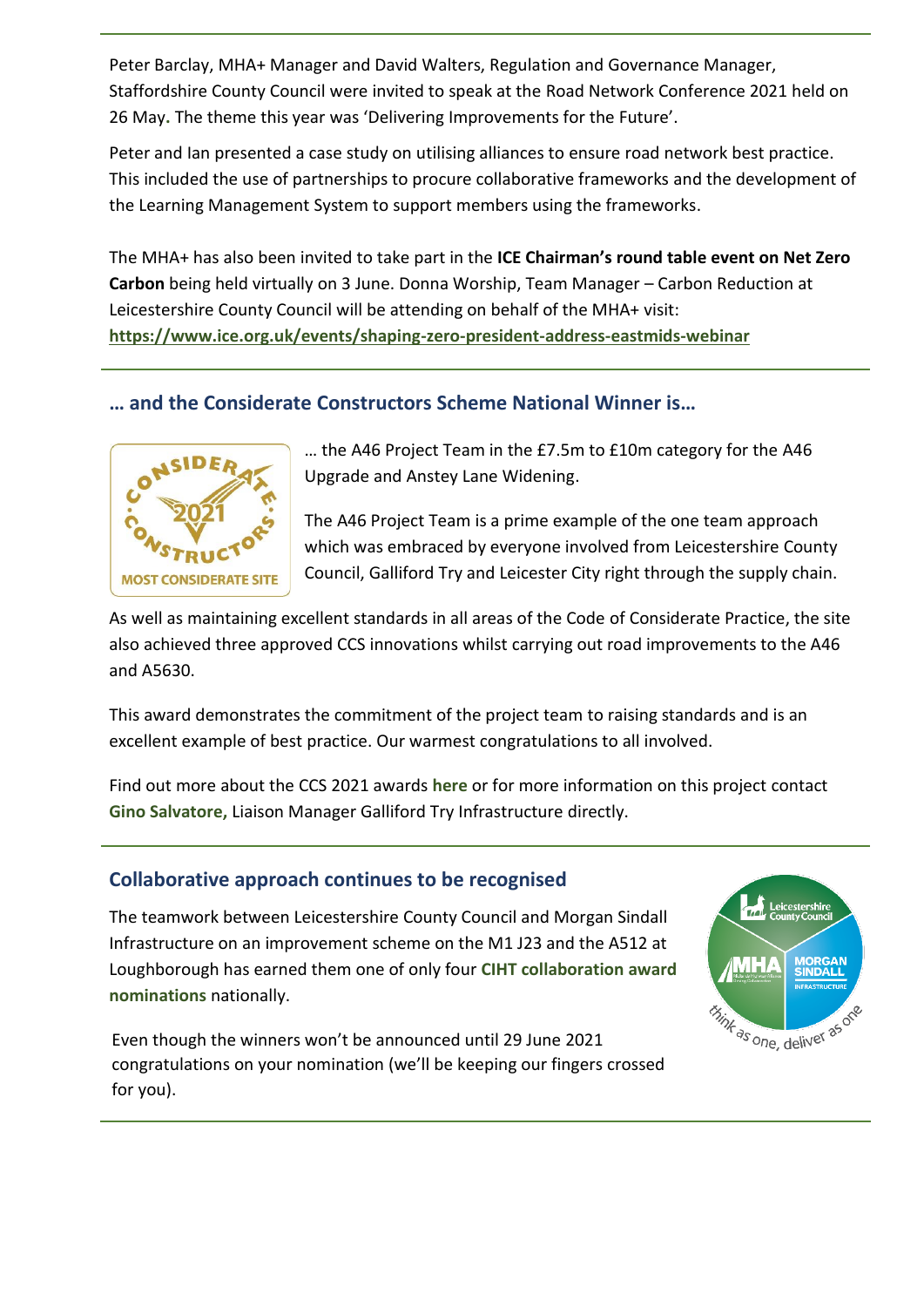### **MSF 3 working groups update**

As one working group comes to an end, another one begins! The ECI working group has almost finished a number of new guidance documents which will soon be available to download from the MHA+ website, we will let you know when they have been published.

Meanwhile the brand new BiM working group met for the first time this month. There is still time for member authorities to get on board with this group - contact **[Richard Kirkham](mailto:Richard.Kirkham@morgansindall.com)**, the chair of the new working group for more information.

### **MHA+ Task Groups update**

It has been a busy few months since the last newsletter with 12 task group meetings having taken place. Attendance continues to grow as we welcome representatives from MHA/WMHA authorities who were not previously members of MSIG. The following summary gives a flavour of some of the recent discussion topics, initiatives and presentations.

**Highways Structures** – Lancashire, Cheshire East, Derbyshire, Northamptonshire and Staffordshire representatives volunteered to support stage 2 of the development of the BridgeCat project in conjunction with Gaist and DfT. You can find out more about Bridge Cat **[here](https://www.gaist.co.uk/case-studies/bridgecat-2)**.

**Highways Asset Management –** Attended by Matt Eglinton and Louise Clare from DfT who took questions in relation to future highways funding. Presentation from Lancashire and Herefordshire group members on the new sustainability Self Assessment questions, focussing on calculating carbon usage over the lifetime of various surface treatments.

**Winter Services –** Group members from 13 authorities shared experiences from the 2020-21 winter season which was both busy and longer than usual. Discussions took place around salt supplies, route optimisation and forecasting providers.

**Street Lighting –** Michala Medcalf from Derby City has been appointed as Vice President for Local Authority at the Institute of Lighting Professionals (ILP). Other group members are also active ADEPT members and the group will be focusing on using the MHA Plus network to give a voice to local authorities within the street lighting arena. The groups' energy usage comparison data is also being updated for 2021.

**Low Carbon Travel and Transport** – Presentations from Modeshift and JoJu Charging

**Flood Water Management** – Discussions about FRM project management and the development of specific skills required to deliver flood related schemes.

**Third Party Claims –** Presentation from Gaist on SafetyView highway safety inspection product which offers benefits in terms of inspector time and requirements for traffic management.

A full programme of dates for task group meetings is available on the **[MHA Calendar](https://www.mhaplus.org.uk/calendar/)** further information on each task group is available on the **[MSIG website](https://msig.econtrack.com/Content.aspx?1802)**.

Please contact **[Alice Russell](mailto:alice.russell@derbyshire.gov.uk)** if you would like to access the MSIG website, use the online discussion boards or join any of the task groups.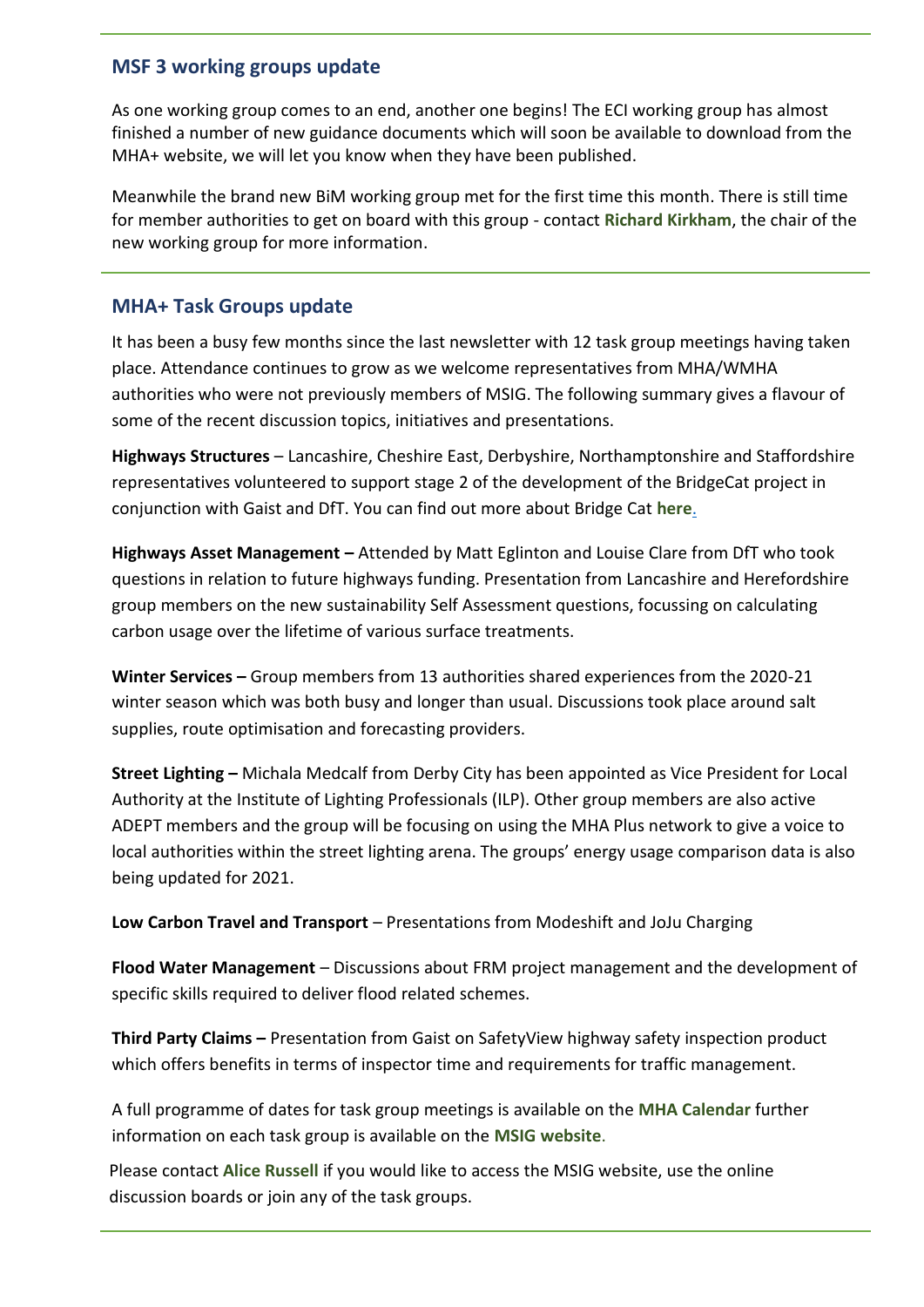## **Skills Community**

**Register your interest** - members are asked to confirm their interest in the following learning event so as to ensure we have enough notional participants:

NEC 4: Project Manager Accreditation to equip delegates with the skills necessary to be able to fulfil the role of a Project Manager using the NEC 4 Engineering and Construction Contract.

Successful completion of this programme will enable a delegate to describe themselves as an accredited NEC4 Project Manager with specific reference to the ECC. The delegate will be able to demonstrate the key processes crucial to the NEC 4 and how to apply them to an ECC Project.

There will be reference to common NEC processes and application, but this training programme is specifically intended to be used on projects. Email **[mhaskills@leics.gov.uk](mailto:mhaskills@leics.gov.uk)** for more details.

There are three **new case studies for PSP 3** available on the **[website:](https://www.mhaplus.org.uk/member/)**

- PSP 3 Birchley Island visual exhibition
- PSP 3 PDS Derbyshire Visit Sleep Cycles Repeat
- PSP 3 PDS Nottinghamshire School Travel Toolkit

**[Supplier learning content](https://www.mhaplus.org.uk/work-streams/skills-academy/learning-and-development/mha-supplier-learning-content/) -** our framework suppliers offer a broad range of learning content that may be useful to building your knowledge base.

**Make the most of the Learning Management System (LMS)** - members can access a range of learning, training and development opportunities via the **[LMS](https://mhaskills.virtual-college.co.uk/)**. Information on all MHA Plus events is available on the **[MHA calendar](https://www.mhaplus.org.uk/calendar/)**.

**Information Sharing Platform (ISP)** - the ISP hosts a range of helpful resources, shared reference documents, confidential documents and notes of meetings. There is also the option to post, comment on and download resources. Access to content is based on your personal profile - for more information on how to become an ISP user and access to the ISP visit our **[website](https://www.mhaplus.org.uk/member/)**.

### **Farewell to Peter Barclay**

As many of you will already be aware, Peter will be heading off into the sunset to enjoy a welldeserved retirement at the end of June.

Naturally, we would have preferred to celebrate Peter's retirement in a more face-to-face manner, but in keeping with current guidelines, we still have an opportunity to wish him farewell via the now familiar virtual route.

To find out more please contact a member of the **[MHA team](https://www.mhaplus.org.uk/about-us/contacts/)**.

#### **Latest news**

The MHA Plus Business Plan for 2021-22 can be viewed **[here](https://www.mhaplus.org.uk/download/business_plans/MHA-Business-Plan-2021_22.pdf)**.

For enquiries about this bulletin or to suggest any future articles please contact **[Alice Russell](mailto:alice.russell@derbyshire.gov.uk)**.